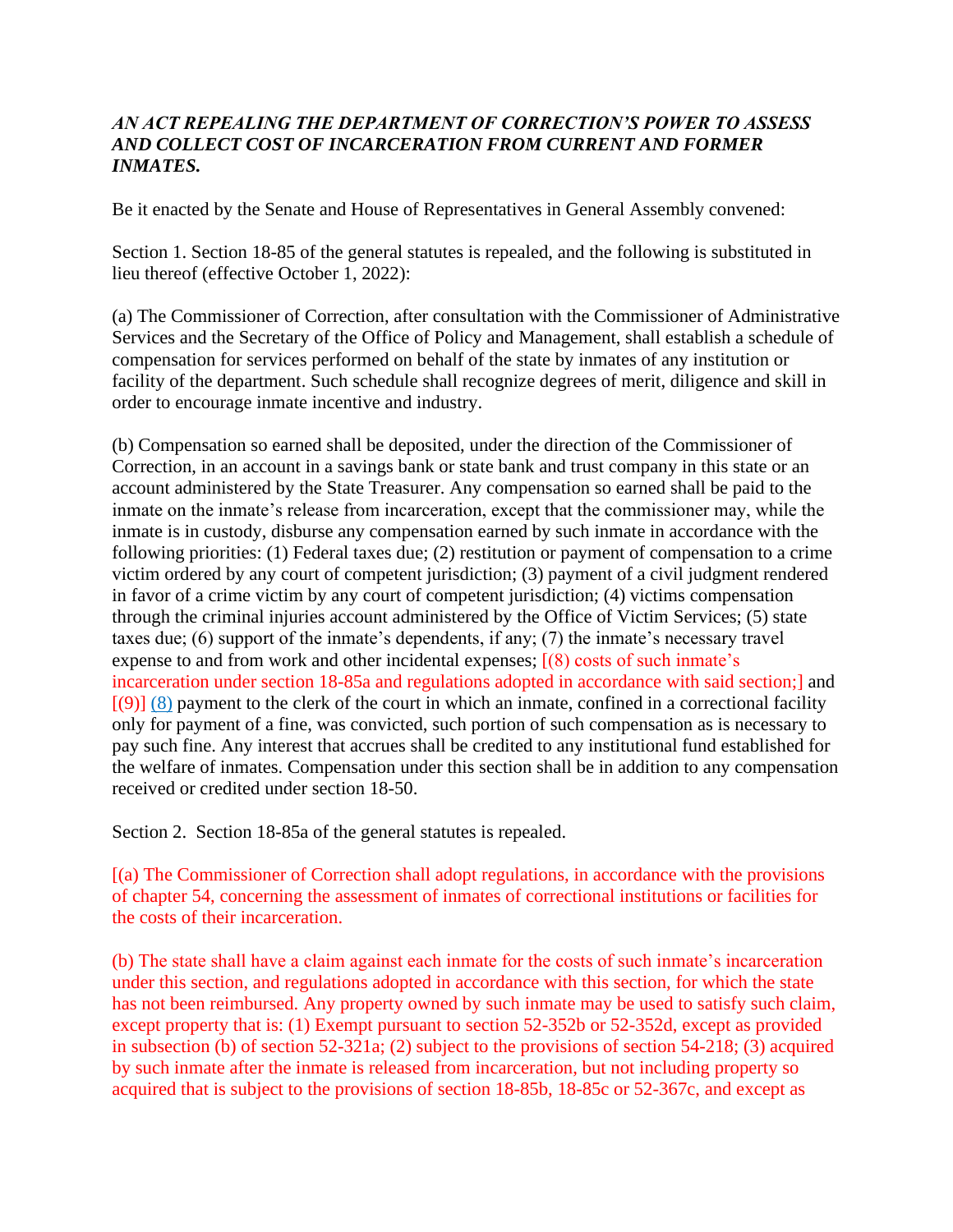provided in subsection (b) of section 52-321a; or (4) acquired by such inmate for work performed during incarceration as part of a program designated or defined in regulations adopted by the Commissioner of Correction, in accordance with the provisions of chapter 54, as a job training, skill development or career opportunity or enhancement program, other than a pilot program established pursuant to section 18-90b, except that the commissioner may assess a fee for participation in any such program. In addition to other remedies available at law, the Attorney General, on request of the Commissioner of Correction, may bring an action in the superior court for the judicial district of Hartford to enforce such claim, provided no such action shall be brought but within two years from the date the inmate is released from incarceration or, if the inmate dies while in the custody of the commissioner, within two years from the date of the inmate's death, except that such limitation period shall not apply if such property was fraudulently concealed from the state.**]**

Section 3. Section 18-85b of the general statutes is repealed.

**[**(a) In the case of causes of action of any person obligated to pay the costs of such person's incarceration under section 18-85a and regulations adopted in accordance with said section brought by such person within twenty years from the date such person is released from incarceration, the claim of the state shall be a lien against the proceeds therefrom in the amount of the costs of incarceration or fifty per cent of the proceeds received by such person after payment of all expenses connected with the cause of action, whichever is less, for repayment under said section, and shall have priority over all other claims, including any lien of the state for repayment of public assistance, except (1) attorney's fees for the cause of action, (2) expenses of suit, (3) costs of hospitalization connected with the cause of action by whomever paid over and above hospital insurance or other such benefits, and, for such period of hospitalization as was not paid for by the state, physicians' fees for services during any such period as are connected with the cause of action over and above medical insurance or other such benefits, (4) child support obligations pursuant to subsection (d) of section 17b-93, (5) restitution or payment of compensation to a crime victim ordered by a court of competent jurisdiction, and (6) payment of a civil judgment rendered in favor of a crime victim by a court of competent jurisdiction; and such claim shall consist of the total amount of the costs of incarceration under section 18-85a and regulations adopted in accordance with said section. The proceeds of such causes of action shall be assignable to the state for payment of the amount due under section 18-85a, and regulations adopted in accordance with said section, irrespective of any other provision of law. The state's lien shall constitute an irrevocable direction to the attorney for such person to pay the Commissioner of Correction or the commissioner's designee in accordance with its terms, except if, after written notice from the attorney for such person informing the commissioner or the commissioner's designee of the settlement of the cause of action or judgment thereon and requesting the amount of the lien to be paid to the commissioner or the commissioner's designee, the commissioner or the commissioner's designee does not inform such attorney of the amount of the state's lien within forty-five days of receipt of the written request of such attorney for such information, such attorney may distribute such proceeds to such person and shall not be liable for any loss the state may sustain thereby.

(b) In the case of an inheritance of an estate by any person who is obligated to pay the costs of such person's incarceration under section 18-85a and regulations adopted in accordance with